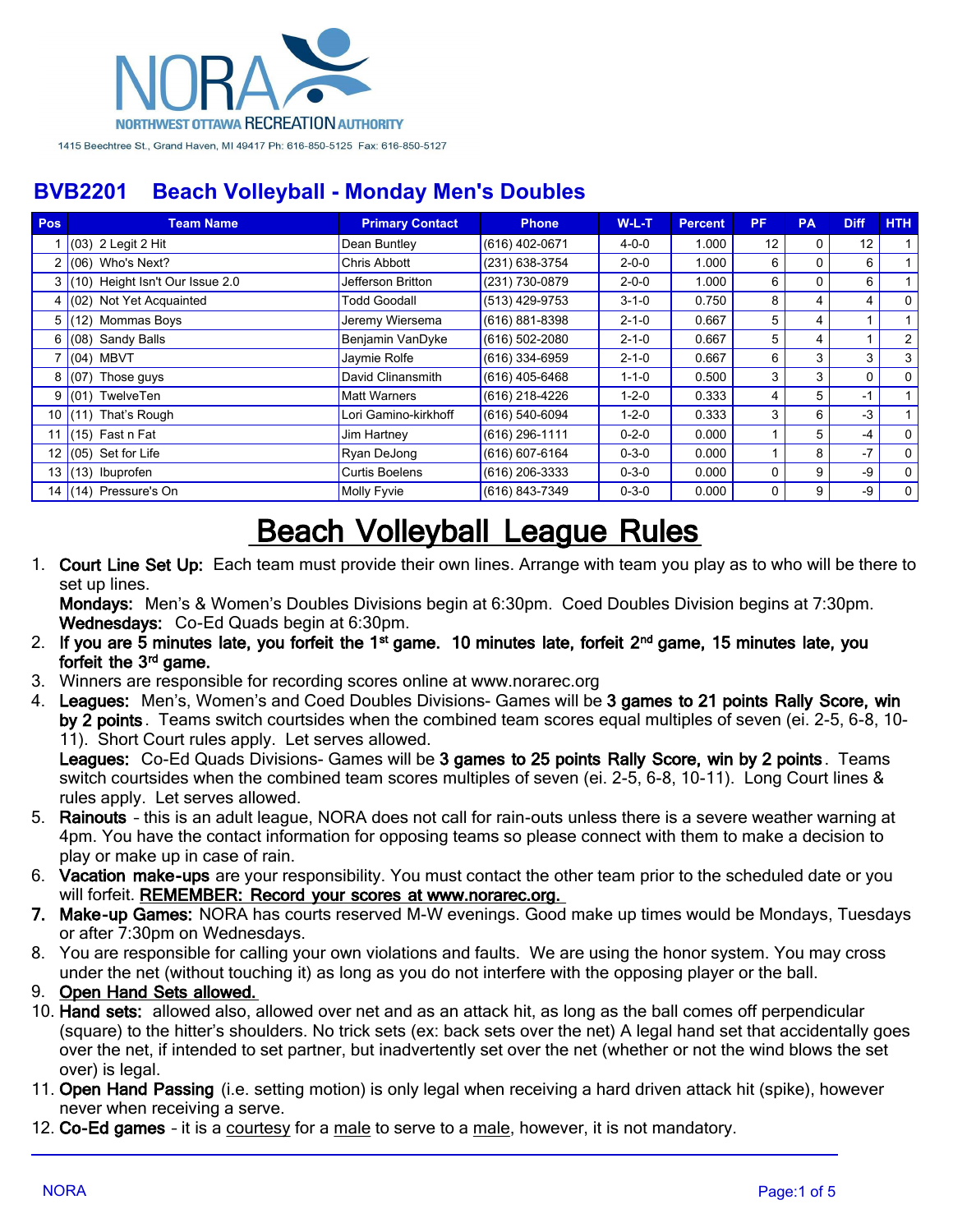

## **Basic Beach Volleyball Rules**

#### **USA Beach Volleyball Rules apply with some exceptions.**

- 1. **Service area:** Anywhere behind the back line.
- 2. **Let Serves:** Let serves allowed in all divisions. Let serves mean that the ball can hit the net and go over and still be considered good.
- 3. **Attack Fault:** No open hand tips or dinks directing the ball with fingers.
- 4. **Hand Sets:** You may decide with other team if you want to allow hand sets.
- 5. **Blocking:** Doubles: A blocking contact **is counted as a team hit**. The blocking team will have only two more hits after a blocking contact. QUAD Wednesdays: A block **does not** count as a hit.
- 6. **Center Line:** Player can go under the net as long as he/she does not interfere with opposing team.
- 7. **Poles act as antennas** ball must pass between them to be playable.
- 8. Player cannot go into an adjacent court to play the ball.
- 9. Cannot block a set (unless it breaks the plane of the net).
- 10. If a ball contacts or makes the court line bounce or move, the ball is in.
- 11. Contact with the net results in side out or point.
- 12. Cannot step on or under court lines when serving.

#### 2022 Things to Note:

Supervisor on Site – Players let Site Supervisor know the score after their match. Record scores as number of games won/lost (ex. 3-0, not 75-0) Email Chris Van Hekken ([vanhekkenc@norarec.org](mailto:vanhekkenc@norarec.org)) if you need help recording scores.

Lines – each team must provide their own lines for the courts. Please communicate ahead of time with the opposing team who is setting up the lines.

13. **Hard Driven Ball:** Defensive action includes the ball can be held momentarily overhand with the fingers.

- 14. If player decides/intends to employ finger action, as in the cases of off-speed hit defense or setting, the action must be "clean."
- 15. Be as honest as possible, regardless of what opponents are doing. Remember this is a Recreation League. HAVE FUN.

When in doubt of a call, just have a replay.

Revised 2022

#### **Game Schedule**

|                |             |                                                                      | <b>Score</b>                           |                    |   |   |             |               |
|----------------|-------------|----------------------------------------------------------------------|----------------------------------------|--------------------|---|---|-------------|---------------|
| <b>Date</b>    | <b>Time</b> | <b>Location</b>                                                      | <b>Home Team</b>                       | <b>Away Team</b>   | н | A | <b>Type</b> | <b>Status</b> |
| Mon 06/06/2022 | 6:30 PM     | Court #01 @ Grand Haven State Park Beach<br><b>Volleyball Courts</b> | (01)<br>TwelveTen                      | (14) Pressure's On | 3 |   | 0 RS        |               |
|                | 6:30 PM     | Court #02 @ Grand Haven State Park Beach<br><b>Volleyball Courts</b> | (02) Not Yet Acquainted (13) Ibuprofen |                    |   |   | 0 RS        |               |
|                | 6:30 PM     | Court #03 @ Grand Haven State Park Beach<br><b>Volleyball Courts</b> | $(03)$ 2 Legit 2 Hit                   | (12) Mommas Boys   | 3 |   | 0 RS        |               |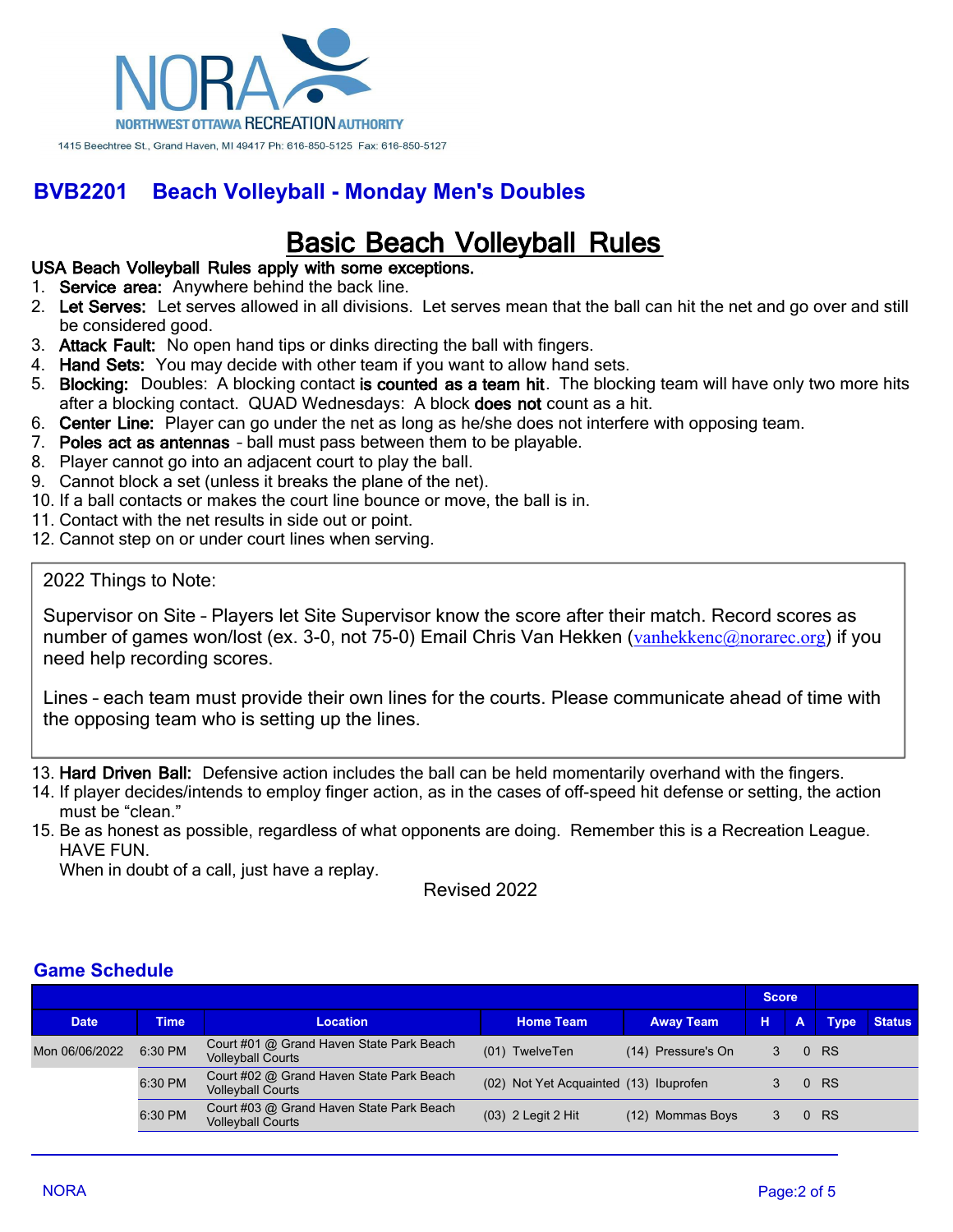

### **Game Schedule**

|                |             |                                                                                                  |                                            | <b>Score</b>                       |                |              |             |               |
|----------------|-------------|--------------------------------------------------------------------------------------------------|--------------------------------------------|------------------------------------|----------------|--------------|-------------|---------------|
| <b>Date</b>    | <b>Time</b> | <b>Location</b>                                                                                  | <b>Home Team</b>                           | <b>Away Team</b>                   | н              | A            | <b>Type</b> | <b>Status</b> |
|                | 6:30 PM     | Court #04 @ Grand Haven State Park Beach<br><b>Volleyball Courts</b>                             | (11) That's Rough                          | (04) MBVT                          | $\mathbf{1}$   |              | 2 RS        |               |
|                | 6:30 PM     | Court #05 @ Grand Haven State Park Beach<br><b>Volleyball Courts</b>                             | (05) Set for Life                          | (10) Height Isn't Our<br>Issue 2.0 | 0              | 3            | <b>RS</b>   |               |
|                | 6:30 PM     | Court #06 @ Grand Haven State Park Beach<br><b>Volleyball Courts</b>                             | (15) Fast n Fat                            | (06) Who's Next?                   | $\mathbf{0}$   | 3            | <b>RS</b>   |               |
|                | 6:30 PM     | Court #07 @ Grand Haven State Park Beach<br><b>Volleyball Courts</b>                             | (07) Those guys                            | (08) Sandy Balls                   | 3              |              | $0$ RS      |               |
| Mon 06/13/2022 | 6:30 PM     | Court #01 @ Grand Haven State Park Beach<br><b>Volleyball Courts</b>                             | (01) TwelveTen                             | (02) Not Yet<br>Acquainted         | $\mathbf{1}$   |              | 2 RS        |               |
|                | 6:30 PM     | Court #02 @ Grand Haven State Park Beach<br><b>Volleyball Courts</b>                             | (14) Pressure's On                         | (08) Sandy Balls                   | 0              |              | 3 RS        |               |
|                | 6:30 PM     | Court #03 @ Grand Haven State Park Beach<br><b>Volleyball Courts</b>                             | $(15)$ Fast n Fat                          | (07) Those guys                    |                |              | <b>RS</b>   |               |
|                | 6:30 PM     | Court #04 @ Grand Haven State Park Beach<br><b>Volleyball Courts</b>                             | (10) Height Isn't Our<br>Issue 2.0         | (06) Who's Next?                   |                |              | <b>RS</b>   |               |
|                | 6:30 PM     | Court #05 @ Grand Haven State Park Beach<br><b>Volleyball Courts</b>                             | (11) That's Rough                          | (05) Set for Life                  | 2              | 1            | <b>RS</b>   |               |
|                | 6:30 PM     | Court #06 @ Grand Haven State Park Beach<br><b>Volleyball Courts</b>                             | (12) Mommas Boys                           | (04) MBVT                          | 2              |              | 1 RS        |               |
|                | 6:30 PM     | Court #07 @ Grand Haven State Park Beach<br><b>Volleyball Courts</b>                             | (13) Ibuprofen                             | (03) 2 Legit 2 Hit                 | 0              |              | 3 RS        |               |
|                |             |                                                                                                  |                                            |                                    |                |              |             |               |
| Mon 06/20/2022 | 6:30 PM     | Court #01 @ Grand Haven State Park Beach<br><b>Volleyball Courts</b>                             | (07) Those guys                            | (10) Height Isn't Our<br>Issue 2.0 | $\overline{0}$ | 3            | <b>RS</b>   |               |
|                | 6:30 PM     | Court #02 @ Grand Haven State Park Beach<br><b>Volleyball Courts</b>                             | (08) Sandy Balls                           | (15) Fast n Fat                    | $\overline{2}$ | $\mathbf{1}$ | <b>RS</b>   |               |
|                | 6:30 PM     | Court #03 @ Grand Haven State Park Beach<br><b>Volleyball Courts</b>                             | (14) Pressure's On                         | (02) Not Yet<br>Acquainted         | $\mathbf{0}$   | 3            | <b>RS</b>   |               |
|                | 6:30 PM     | Court #04 @ Grand Haven State Park Beach<br><b>Volleyball Courts</b>                             | (03) 2 Legit 2 Hit                         | (01) TwelveTen                     | 3              |              | $0$ RS      |               |
|                | 6:30 PM     | Court #05 @ Grand Haven State Park Beach<br><b>Volleyball Courts</b>                             | (04) MBVT                                  | (13) Ibuprofen                     | 3              | $\mathbf{0}$ | <b>RS</b>   |               |
|                | 6:30 PM     | Court #06 @ Grand Haven State Park Beach<br><b>Volleyball Courts</b>                             | (05) Set for Life                          | (12) Mommas Boys                   | 0              | 3            | <b>RS</b>   |               |
|                | 6:30 PM     | Court #07 @ Grand Haven State Park Beach<br><b>Volleyball Courts</b>                             | (06) Who's Next?                           | (11) That's Rough                  | 3              | $\mathbf 0$  | <b>RS</b>   |               |
| Mon 06/27/2022 | 6:30 PM     | Court #01 @ Grand Haven State Park Beach                                                         | (13) Ibuprofen                             | (05) Set for Life                  |                |              | <b>RS</b>   |               |
|                | 6:30 PM     | <b>Volleyball Courts</b><br>Court #02 @ Grand Haven State Park Beach                             | (01) TwelveTen                             | $(04)$ MBVT                        |                |              | <b>RS</b>   |               |
|                | 6:30 PM     | <b>Volleyball Courts</b><br>Court #03 @ Grand Haven State Park Beach                             | (02) Not Yet Acquainted (03) 2 Legit 2 Hit |                                    | 0              |              | 3 RS        |               |
|                | 6:30 PM     | <b>Volleyball Courts</b><br>Court #04 @ Grand Haven State Park Beach                             | (15) Fast n Fat                            | (14) Pressure's On                 |                |              | <b>RS</b>   |               |
|                | 6:30 PM     | <b>Volleyball Courts</b><br>Court #05 @ Grand Haven State Park Beach<br><b>Volleyball Courts</b> | (10) Height Isn't Our<br>Issue 2.0         | (08) Sandy Balls                   |                |              | <b>RS</b>   |               |
|                |             |                                                                                                  |                                            |                                    |                |              |             |               |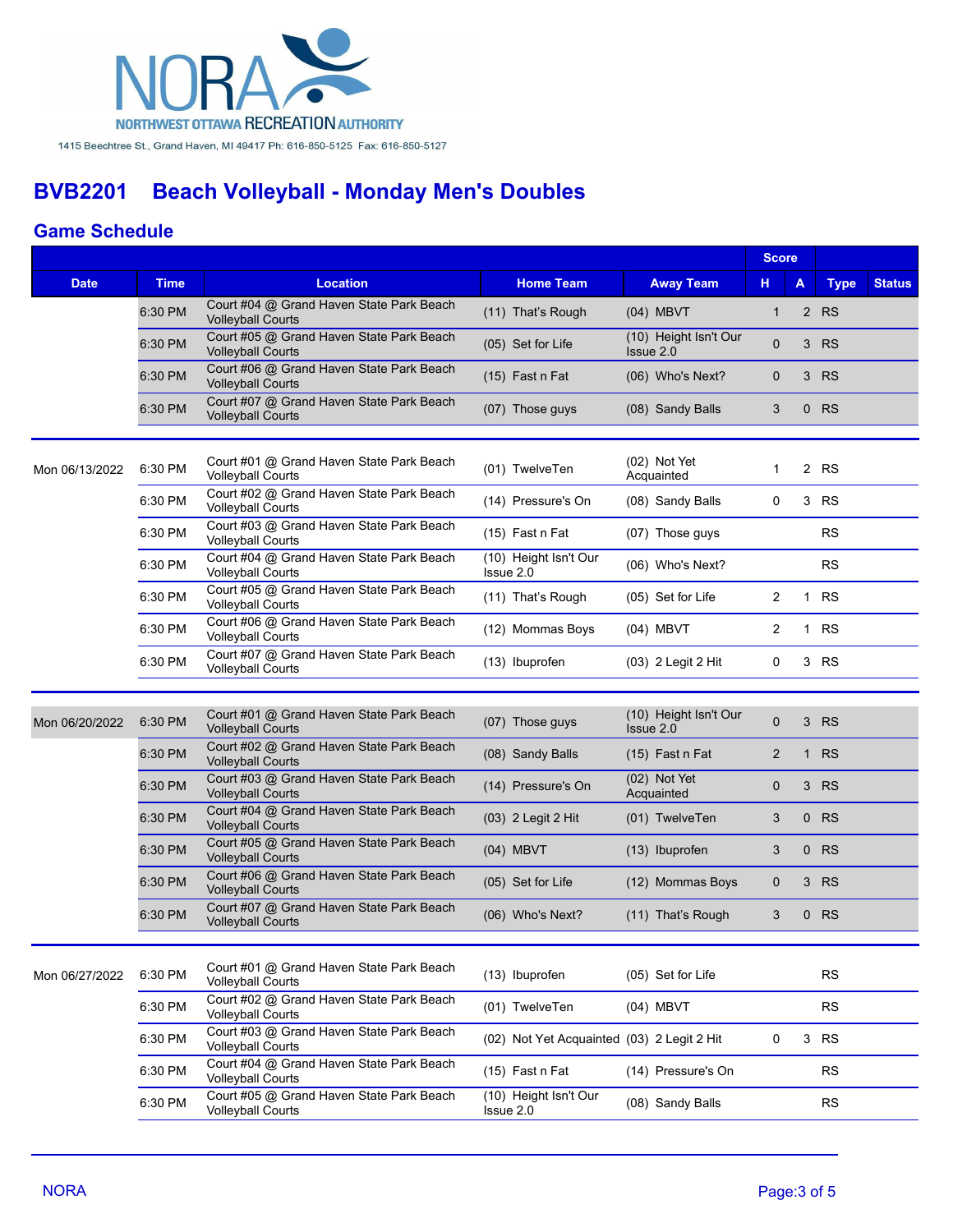

### **Game Schedule**

|                |             |                                                                      |                                           |                                    | <b>Score</b> |             |               |
|----------------|-------------|----------------------------------------------------------------------|-------------------------------------------|------------------------------------|--------------|-------------|---------------|
| <b>Date</b>    | <b>Time</b> | <b>Location</b>                                                      | <b>Home Team</b>                          | <b>Away Team</b>                   | н<br>A       | <b>Type</b> | <b>Status</b> |
|                | 6:30 PM     | Court #06 @ Grand Haven State Park Beach<br><b>Volleyball Courts</b> | (11) That's Rough                         | (07) Those guys                    |              | <b>RS</b>   |               |
|                | 6:30 PM     | Court #07 @ Grand Haven State Park Beach<br><b>Volleyball Courts</b> | (12) Mommas Boys                          | (06) Who's Next?                   |              | <b>RS</b>   |               |
|                |             |                                                                      |                                           |                                    |              |             |               |
| Mon 07/11/2022 | 6:30 PM     | Court #01 @ Grand Haven State Park Beach<br><b>Volleyball Courts</b> | (06) Who's Next?                          | (13) Ibuprofen                     |              | <b>RS</b>   |               |
|                | 6:30 PM     | Court #02 @ Grand Haven State Park Beach<br><b>Volleyball Courts</b> | (07) Those guys                           | (12) Mommas Boys                   |              | <b>RS</b>   |               |
|                | 6:30 PM     | Court #03 @ Grand Haven State Park Beach<br><b>Volleyball Courts</b> | (08) Sandy Balls                          | (11) That's Rough                  |              | <b>RS</b>   |               |
|                | 6:30 PM     | Court #04 @ Grand Haven State Park Beach<br><b>Volleyball Courts</b> | (10) Height Isn't Our<br>Issue 2.0        | (15) Fast n Fat                    |              | <b>RS</b>   |               |
|                | 6:30 PM     | Court #05 @ Grand Haven State Park Beach<br><b>Volleyball Courts</b> | (03) 2 Legit 2 Hit                        | (14) Pressure's On                 |              | <b>RS</b>   |               |
|                | 6:30 PM     | Court #06 @ Grand Haven State Park Beach<br><b>Volleyball Courts</b> | (04) MBVT                                 | (02) Not Yet<br>Acquainted         |              | <b>RS</b>   |               |
|                | 6:30 PM     | Court #07 @ Grand Haven State Park Beach<br><b>Volleyball Courts</b> | (05) Set for Life                         | (01) TwelveTen                     |              | <b>RS</b>   |               |
| Mon 07/18/2022 | 6:30 PM     | Court #01 @ Grand Haven State Park Beach<br><b>Volleyball Courts</b> | (12) Mommas Boys                          | (08) Sandy Balls                   |              | <b>RS</b>   |               |
|                | 6:30 PM     | Court #02 @ Grand Haven State Park Beach<br><b>Volleyball Courts</b> | (13) Ibuprofen                            | (07) Those guys                    |              | <b>RS</b>   |               |
|                | 6:30 PM     | Court #03 @ Grand Haven State Park Beach<br><b>Volleyball Courts</b> | (01) TwelveTen                            | (06) Who's Next?                   |              | <b>RS</b>   |               |
|                | 6:30 PM     | Court #04 @ Grand Haven State Park Beach<br><b>Volleyball Courts</b> | (02) Not Yet Acquainted (05) Set for Life |                                    |              | <b>RS</b>   |               |
|                | 6:30 PM     | Court #05 @ Grand Haven State Park Beach<br><b>Volleyball Courts</b> | (03) 2 Legit 2 Hit                        | (04) MBVT                          |              | <b>RS</b>   |               |
|                | 6:30 PM     | Court #06 @ Grand Haven State Park Beach<br><b>Volleyball Courts</b> | (14) Pressure's On                        | (10) Height Isn't Our<br>Issue 2.0 |              | <b>RS</b>   |               |
|                | 6:30 PM     | Court #07 @ Grand Haven State Park Beach<br><b>Volleyball Courts</b> | (11) That's Rough                         | (15) Fast n Fat                    |              | <b>RS</b>   |               |
|                |             |                                                                      |                                           |                                    |              |             |               |
| Mon 07/25/2022 | 6:30 PM     | Court #01 @ Grand Haven State Park Beach<br><b>Volleyball Courts</b> | (05) Set for Life                         | (03) 2 Legit 2 Hit                 |              | <b>RS</b>   |               |
|                | 6:30 PM     | Court #02 @ Grand Haven State Park Beach<br><b>Volleyball Courts</b> | (06) Who's Next?                          | (02) Not Yet<br>Acquainted         |              | RS          |               |
|                | 6:30 PM     | Court #03 @ Grand Haven State Park Beach<br><b>Volleyball Courts</b> | (07) Those guys                           | (01) TwelveTen                     |              | <b>RS</b>   |               |
|                | 6:30 PM     | Court #04 @ Grand Haven State Park Beach<br><b>Volleyball Courts</b> | (08) Sandy Balls                          | (13) Ibuprofen                     |              | <b>RS</b>   |               |
|                | 6:30 PM     | Court #05 @ Grand Haven State Park Beach<br><b>Volleyball Courts</b> | (15) Fast n Fat                           | (12) Mommas Boys                   |              | <b>RS</b>   |               |
|                | 6:30 PM     | Court #06 @ Grand Haven State Park Beach<br><b>Volleyball Courts</b> | (10) Height Isn't Our<br>Issue 2.0        | (11) That's Rough                  |              | <b>RS</b>   |               |
|                | 6:30 PM     | Court #07 @ Grand Haven State Park Beach<br><b>Volleyball Courts</b> | $(04)$ MBVT                               | (14) Pressure's On                 |              | <b>RS</b>   |               |
|                |             |                                                                      |                                           |                                    |              |             |               |